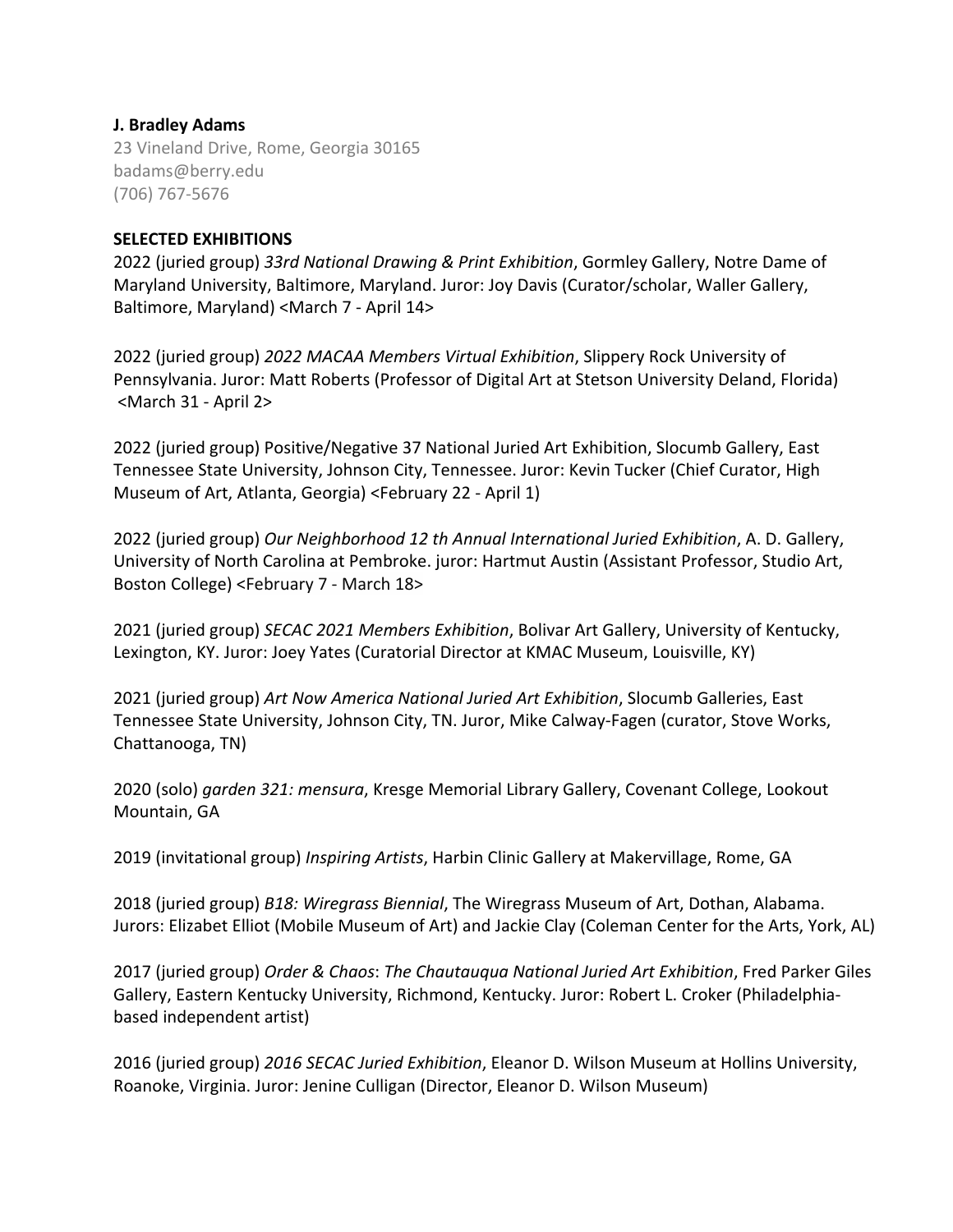2015 (installation) *garden 33: pendant*, (memorial honoring lives lost on 9/11/01), September 11, MAC gym, Cage Center, Berry College, Mt. Berry, Georgia

2013 (juried group) *34th Annual Mini-Works on Paper Exhibition*, Hammond Hall Art Gallery, Jacksonville State University, Jacksonville, Alabama. Juror: Mary Ann Sampson (Alabama independent artist)

2012 (juried group) *SECAC/MACAA Members Exhibition*, Gutstein Gallery, Savannah College of Art and Design, Savannah, Georgia. Juror: Dan Cameron (independent curator of contemporary art)

2009 (invitational group) *Art in Small Packages: Miniature Books from America*, 4th International Biennale of Contemporary Art, Union of Artists V. Samadova Exhibition Hall, Baku, Azerbaijan. Curators: Artists Suzanne Reese Horvitz and Robert Roesch, Philadelphia, Pennsylvania)

2008 (solo) *Lure*, Arnold Gallery, Shorter College, Rome, Georgia

2007 (juried group) *Valdosta National 2007*, Valdosta State University Fine Arts Gallery, Valdosta, Georgia. Juror: Tricia Collins (American art critic, gallerist, curator of contemporary art)

2004 (juried group) *Paperwork In, On and Of Paper*, Foundry Art Centre, St. Charles, Missouri

2002 (solo) *garden 54: trap*, ACCESS, Sarajevo, Bosnia-Herzegovina

2002 (juried group) *George E. Ohr National Arts 2002 Challenge*, The Ohr-O'Keefe Museum of Art, Biloxi, Mississippi. Juror: Paul Soldner <juror prize>

2001 (invitational group) *Hotel Aorta*, Gallery Aorta, Chisinau, Moldova

2000 (invitational group) *3AM*, American Cultural Center, Damascus, Syria

1994 (solo) *Blot, Grotto, Snapshot*, Sandler Hudson Gallery, Atlanta, Georgia

1993 (solo) *garden 8K: Aggregate & Extrapolations*, Sandler Hudson Gallery, Atlanta, Georgia

#### **SELECTED CURATORIAL EXPERIENCE**

2014 – present Coordinate exhibitions in Berry College Moon Gallery (six professional solo/group exhibitions/ year; two student exhibitions; senior thesis exhibitions)

2009 *Painting Invitational*, Moon Gallery, Mount Berry, Georgia 2007 Renegades, Moon Gallery, Mount Berry, Georgia

2007 *A selection of prints made at the Caversham Press,* Balgowan, South Africa, from the collection of the Fulton County Arts Council, Atlanta, Georgia, Moon Gallery, Berry College, Mount Berry, Georgia